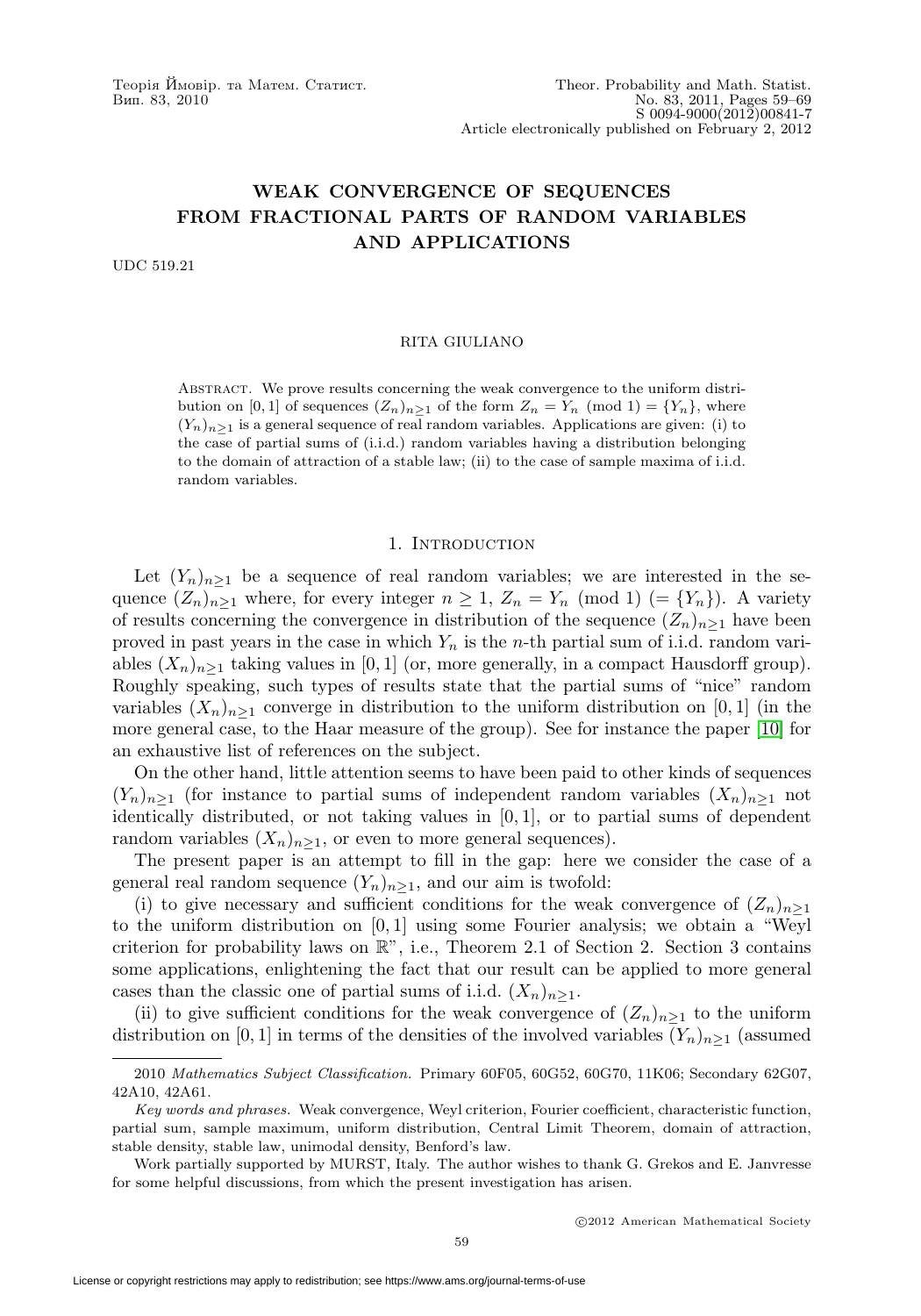#### 60 RITA GIULIANO

to be absolutely continuous). This is done in Section 4; our first result in this section (Theorem 4.1) relies once more on the Weyl criterion of Section 2, while the second result (Theorem 4.5) is somehow of a different nature, the main feature used there being a sort of "generalized unimodality" of the densities.

Section 5 contains some applications of the results of Section 4 (i) to the case of partial sums of (i.i.d.) random variables having a distribution belonging to the domain of attraction of a stable law; (ii) to the case of running maxima of i.i.d. random variables.

As is well known, the problem of the convergence of partial sums of random variables to the uniform distribution on  $[0, 1]$  is equivalent to the problem of the convergence of partial products of random variables to the so-called Benford's Law (see the introduction of [\[10\]](#page-9-0) for more details on the history and the practical relevance of this topic). Our wider point of view sheds some new light on the subject, showing that the phenomenon of the convergence to Benford's Law is more general than expected.

## 2. The Weyl criterion

**Theorem 2.1** (Weyl criterion for probability laws on  $\mathbb{R}$ ). For every integer  $n \geq 1$ , let Y<sub>n</sub> be a random variable on the probability space  $(\Omega, \mathcal{A}, P)$ , having law  $\mu_n$ . For every integer  $h \in \mathbb{Z}$ , let  $\hat{\mu}_n(h)$  be the h-th Fourier coefficient

$$
\hat{\mu}_n(h) = \int_{-\infty}^{+\infty} e^{2i\pi hx} \mu_n(dx).
$$

Then the sequence  $(Z_n)_{n\geq 1}$ , where  $Z_n = Y_n \pmod{1} = \{Y_n\}$  converges in distribution to the uniform distribution on [0, 1] if and only if for every integer  $h \in \mathbb{Z}$ ,  $h \neq 0$ , we have

$$
\lim_{n \to \infty} \hat{\mu}_n(h) = 0.
$$

*Proof.* Let  $\nu_n$  be the law of  $Z_n$  (having support in the interval [0, 1]). For every integer  $k \in \mathbb{Z}$ , denote by  $\mu_n^{(k)}$  the law of  $Y_n - k$ . The obvious relation

$$
\mathsf{P}(Z_n \le x) = \sum_{k=-\infty}^{+\infty} \mathsf{P}(0 \le Y_n - k \le x)
$$

can be written as

$$
\nu_n = \sum_{k=-\infty}^{+\infty} \mu_n^{(k)},
$$

which implies, for every integer  $h \in \mathbb{Z}$ ,

$$
\hat{\nu}_n(h) = \int_0^1 e^{2i\pi hx} \nu_n(dx)
$$
  
\n
$$
= \sum_{k=-\infty}^{+\infty} \int_0^1 e^{2i\pi hx} \mu_n^{(k)}(dx)
$$
  
\n
$$
= \sum_{k=-\infty}^{+\infty} \int_k^{k+1} e^{2i\pi h(y-k)} \mu_n(dy)
$$
  
\n
$$
= \sum_{k=-\infty}^{+\infty} \int_k^{k+1} e^{2i\pi hy} \mu_n(dy)
$$
  
\n
$$
= \int_{-\infty}^{+\infty} e^{2i\pi hy} \mu_n(dy) = \hat{\mu}_n(h).
$$

Hence the statement follows from the following proposition.

 $\Box$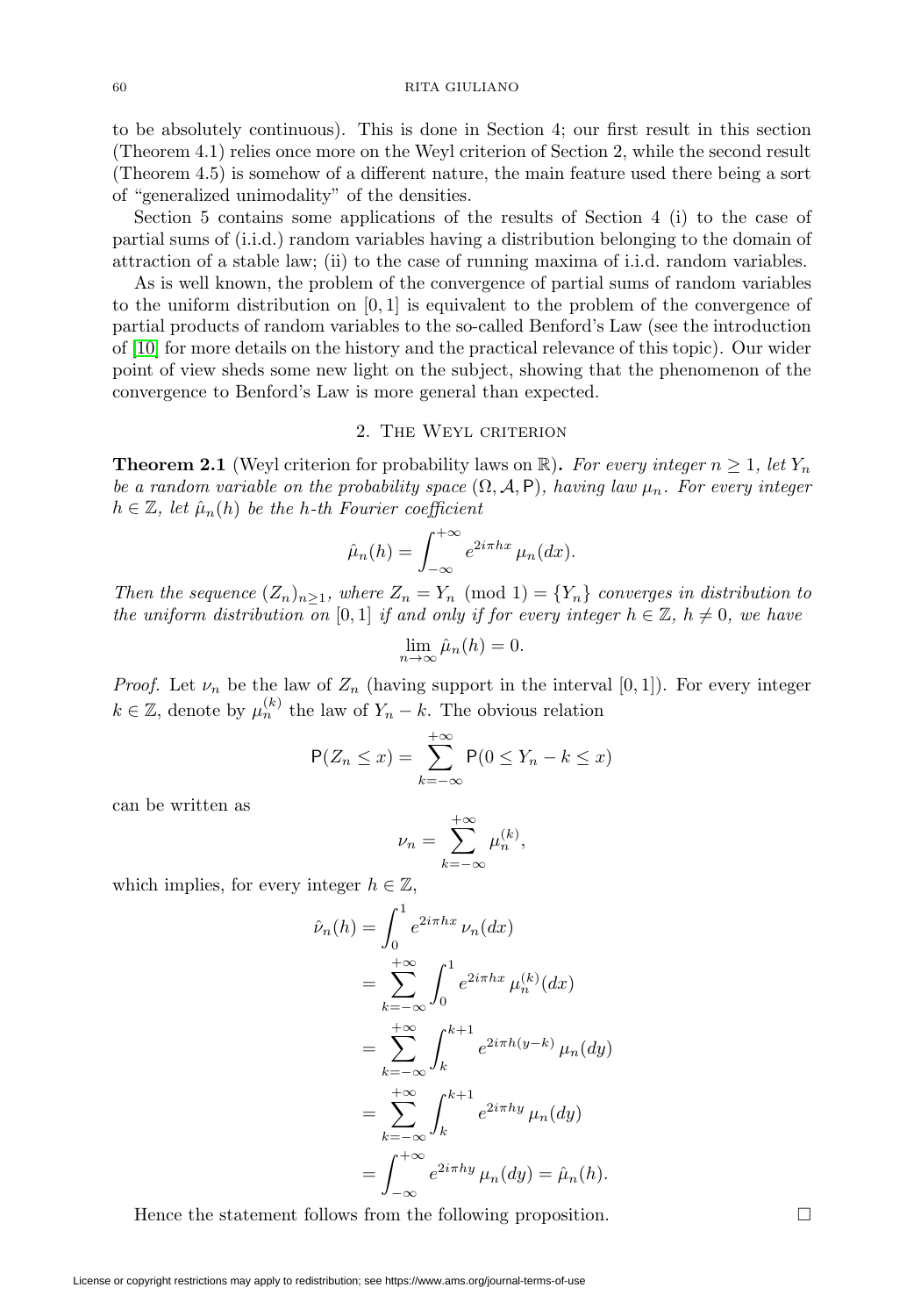**Proposition 2.2** (Weyl criterion for probability laws on [0, 1]). For every integer  $n \geq 1$ , let  $Z_n$  be a random variable on the probability space  $(\Omega, \mathcal{A}, P)$ , having law  $\nu_n$  with support in [0, 1]. For every integer  $h \in \mathbb{Z}$ , let  $\hat{\nu}_n(h)$  be the h-th Fourier coefficient

$$
\hat{\nu}_n(h) = \int_0^1 e^{2i\pi hx} \,\nu_n(dx).
$$

Then the sequence  $(Z_n)_{n>1}$  converges in distribution to the uniform distribution on [0, 1] if and only if for every integer  $h \in \mathbb{Z}$ ,  $h \neq 0$ , we have

<span id="page-2-0"></span>(1) 
$$
\lim_{n \to \infty} \hat{\nu}_n(h) = 0.
$$

Proof. The proof is sketched in [\[1,](#page-9-1) p. 50]. We detail it for the reader's convenience. The convergence in distribution of  $\nu_n$  to the uniform distribution on [0, 1] is equivalent to the following condition:

 $(\mathcal{H})$  for every complex-valued continuous function f defined on  $\mathbb R$  we have

$$
\lim_{n \to \infty} \int_0^1 f(x) \nu_n(dx) = \int_0^1 f(x) dx.
$$

For  $f(x) = e^{2i\pi hx}$ , condition H becomes [\(1\)](#page-2-0).

Conversely, assume that [\(1\)](#page-2-0) holds for every  $h \in \mathbb{Z} \setminus \{0\}$  and let us prove H. Let f be a fixed complex-valued continuous function. We can repeat almost verbatim the proof of the sufficiency for the classical Weyl criterion for uniform distributed sequences of numbers (following [\[9,](#page-9-2) p. 7], for instance): let  $\varepsilon > 0$  be an arbitrary positive number; by the Weierstrass approximation theorem, there exists a trigonometric polynomial  $\Psi(x)$ , i.e., a finite linear combination of functions of the type  $e^{2i\pi hx}$ ,  $h \in \mathbb{Z}$ , such that

$$
\sup_{0 \le x \le 1} |f(x) - \Psi(x)| \le \varepsilon.
$$

We may assume that

<span id="page-2-1"></span>(2) 
$$
\int_0^1 \Psi(x) dx = 0;
$$

hence, by  $(1)$ ,

<span id="page-2-2"></span>(3) 
$$
\int_0^1 \Psi(x) \, \nu_n(dx) \to 0, \qquad n \to \infty.
$$

Since, for  $n \geq n_0$ ,

$$
\left| \int_0^1 f(x) dx - \int_0^1 f(x) \nu_n(dx) \right|
$$
  
\n
$$
\leq \left| \int_0^1 (f(x) - \Psi(x)) dx \right| + \left| \int_0^1 \Psi(x) dx - \int_0^1 \Psi(x) \nu_n(dx) \right|
$$
  
\n
$$
+ \left| \int_0^1 (f(x) - \Psi(x)) \nu_n(dx) \right|
$$
  
\n
$$
\leq 2\varepsilon + \left| \int_0^1 \Psi(x) dx - \int_0^1 \Psi(x) \nu_n(dx) \right|,
$$

the result follows from [\(2\)](#page-2-1), [\(3\)](#page-2-2) and the arbitrariness of  $\varepsilon$ .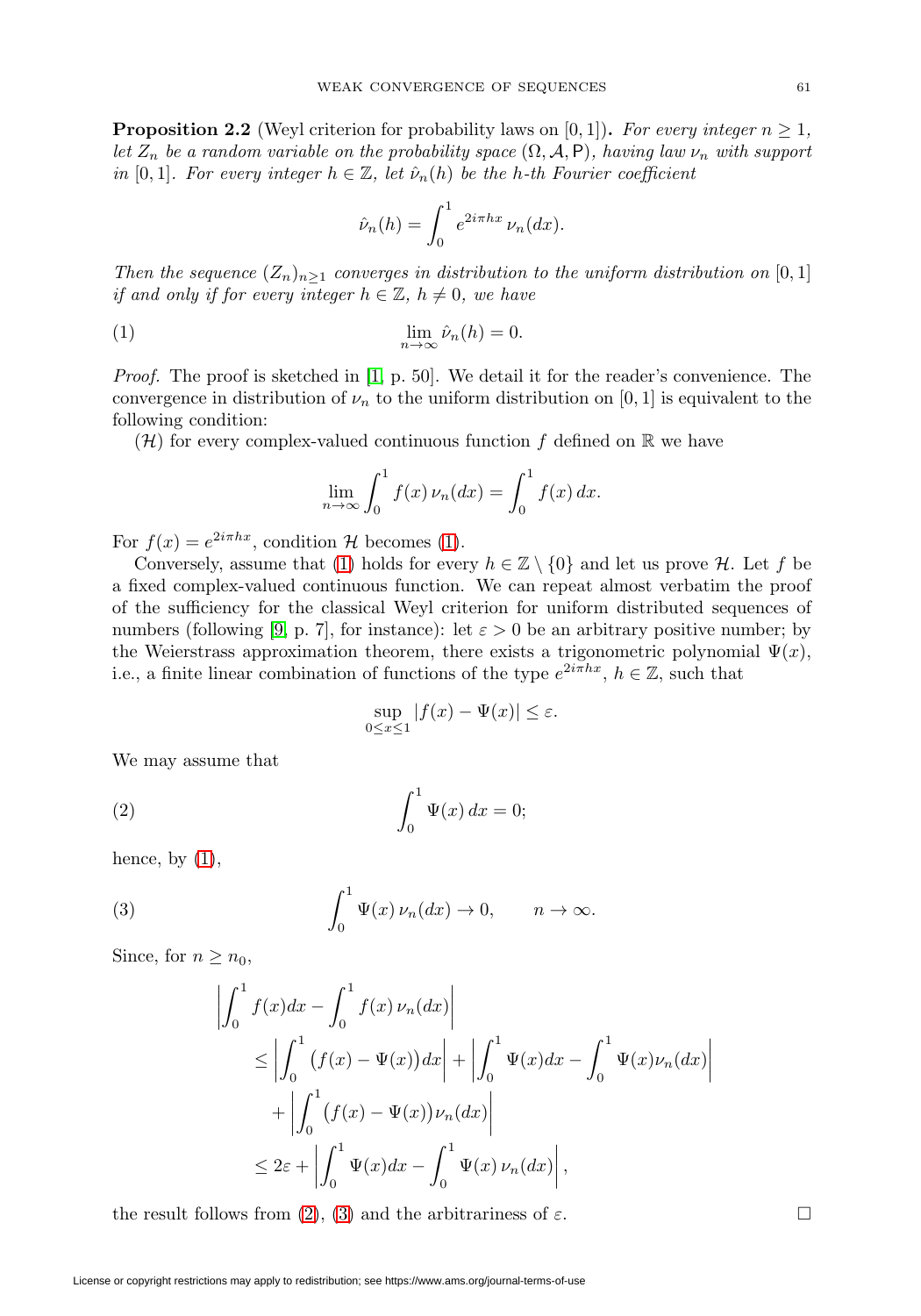#### 62 RITA GIULIANO

#### 3. Some applications of the Weyl criterion

(a) A particular case of Theorem 2.1 is the following result.

<span id="page-3-1"></span>**Theorem 3.1.** Let  $(X_n)_{n\geq 1}$  be a sequence of independent random variables defined on  $(\Omega, \mathcal{A}, P)$ , and let  $\lambda_n$  be the law of  $X_n$  (we do not assume that the  $(X_n)$  are identically distributed). Put  $Y_n = X_1 + \cdots + X_n$ . Then the sequence  $(Z_n)_{n>1}$  converges in distribution to the uniform distribution on [0, 1] if and only if for every integer  $h \in \mathbb{Z}$ ,  $h \neq 0$ , we have

$$
\lim_{n \to \infty} \hat{\lambda}_1(h) \cdots \hat{\lambda}_n(h) = 0.
$$

Remark 3.2. The interest in Theorem 3.1 relies in the fact that the variables of the basic sequence  $(X_n)_{n>1}$  are not assumed to be identically distributed with values in [0, 1]: this particular case is considered for instance in [\[4,](#page-9-3) Theorem 3, p. 274].

Remark 3.3. For every function f defined and integrable on [0, 1] and for every  $h \in \mathbb{Z}$ , put

$$
\hat{f}(h) = \int_0^1 e^{2i\pi hx} f(x) dx.
$$

In the paper [\[12\]](#page-9-4) the following theorems are proved:

**Theorem 3.3.1** (Central Limit Theorem modulo 1). Let  $(X_n)_{n>1}$  be a sequence of independent absolutely continuous random variables defined on  $(\Omega, \mathcal{A}, P)$  and with values in [0,1] (not necessarily identically distributed); for each n, let  $f_n$  be a density of  $X_n$ . Put  $Y_n = X_1 + \cdots + X_n$ . A necessary and sufficient condition for the sequence of the densities of  $(Z_n)_{n>1}$  to converge in  $L^1([0,1])$  to the uniform density in  $[0,1]$  as  $n \to \infty$ is that, for each  $h \in \mathbb{Z}$ ,  $h \neq 0$ , we have  $\lim_{n \to \infty} \hat{f}_1(h) \cdots \hat{f}_n(h) = 0$ .

**Theorem 3.3.2.** Let  $(X_n)_{n>1}$  be a sequence of independent discrete random variables defined on  $(\Omega, \mathcal{A}, P)$  and with values in  $[0, 1]$  (not necessarily identically distributed), with densities

<span id="page-3-0"></span>(4) 
$$
f_n(x) = \sum_{k=1}^{r_n} w_{k,n} \delta_{\alpha_{k,n}}(x), \qquad w_{k,n} > 0, \quad \sum_{k=1}^{r_n} w_{k,n} = 1
$$

(where  $\delta_{\alpha}(x)$  denotes the Dirac measure in  $\alpha$ ). Assume that there is a finite set  $A \subset [0,1]$ such that all  $\alpha_{k,n} \in A$ . Put  $Y_n = X_1 + \cdots + X_n$  as above. A necessary and sufficient condition for the sequence  $(Z_n)_{n>1}$  to converge in distribution to the uniform distribution as  $n \to \infty$  is that, for each  $h \in \mathbb{Z}$ ,  $h \neq 0$ , we have  $\lim_{n \to \infty} f_1(h) \cdots f_n(h) = 0$ .

Notice that  $\hat{f}_1(h) \cdots \hat{f}_n(h)$  is the h-th Fourier coefficient of the law of  $Y_n$ .

Theorem 3.1 concerns convergence in distribution only (and not  $L^1$ -convergence, as Theorem 3.3.1); hence from this point of view (the sufficiency part of) Theorem 3.3.1 gives more information than Theorem 3.1.

On the other hand, Theorem 3.1 is more general than Theorem 3.3.1 in the sense that we need not assume that the involved variables  $X_n$  are absolutely continuous and with values in  $[0, 1]$ ; hence Theorem 3.3.2 is just a particular case of Theorem 3.1: no assumptions on the densities  $f_n$  (such as [\(4\)](#page-3-0)) are needed.

(b) Let  $\alpha \in (0,2]$  be fixed. For every integer n, let  $Y_n$  be a random variable having stable density with exponent  $\alpha$ . We recall (see for instance [\[4,](#page-9-3) p. 570]) that the characteristic function of the law  $\mu_n$  of  $Y_n$  has the form

$$
\phi_n(t) = \int_{-\infty}^{+\infty} e^{itx} \mu_n(dx) = e^{\psi_n(t)},
$$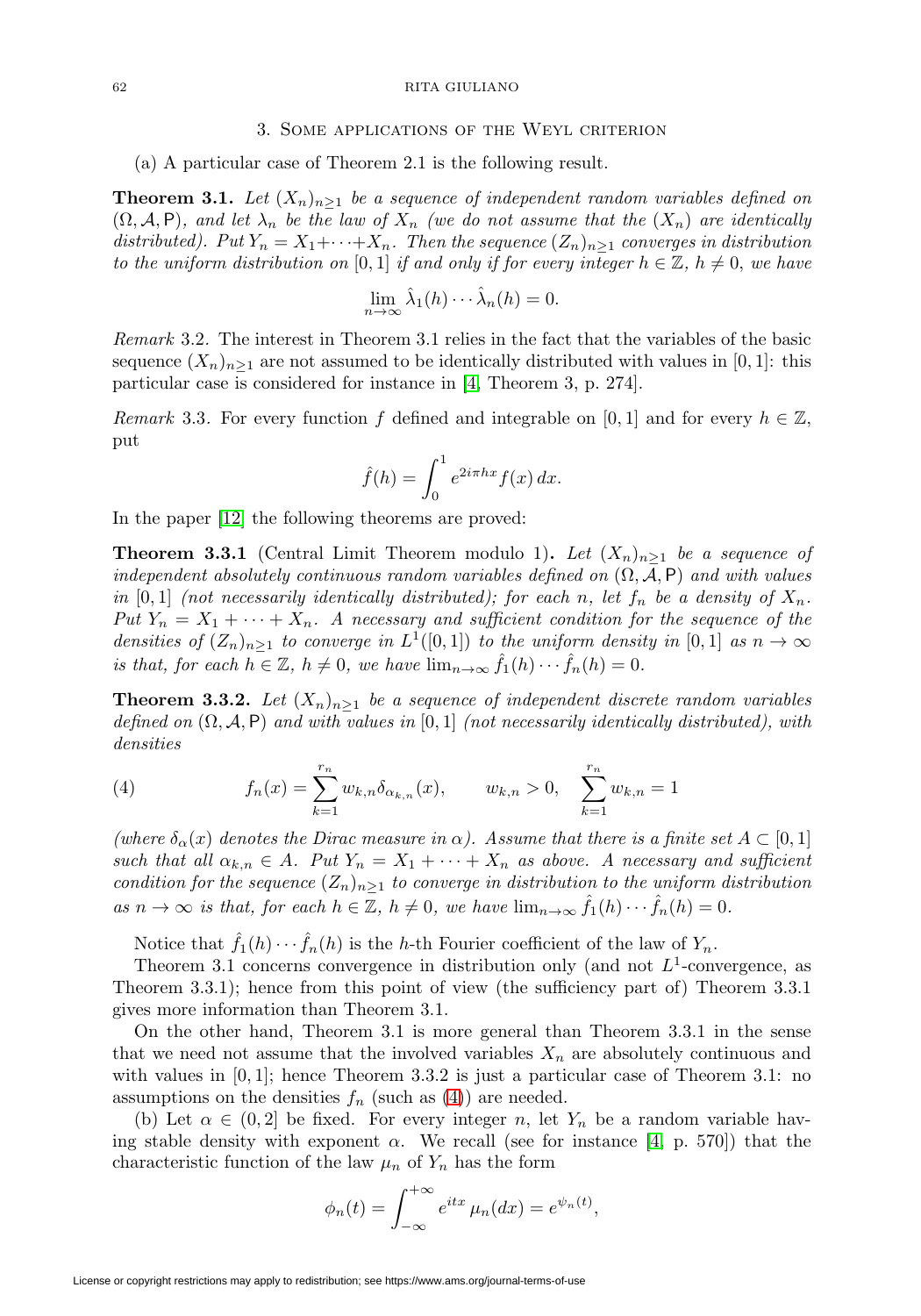where

<span id="page-4-0"></span>(5) 
$$
\psi_n(t) = |t|^{\alpha} C_n \frac{\Gamma(3-\alpha)}{\alpha(\alpha-1)} \left[ \cos \frac{\pi \alpha}{2} \pm i(p_n - q_n) \sin \frac{\pi \alpha}{2} \right]
$$

if  $0 < \alpha < 1$  or  $1 < \alpha \leq 2$ , while for  $\alpha = 1$ ,

<span id="page-4-1"></span>(6) 
$$
\psi_n(t) = -|t| C_n \left[ \frac{\pi}{2} \pm i(p_n - q_n) \log |t| \right].
$$

In both of the above formulas the upper sign applies for  $t > 0$ , the lower for  $t < 0$ ;  $C_n$ are positive constants, while  $p_n \geq 0$ ,  $q_n \geq 0$  and  $p_n + q_n = 1$ .

Noticing that  $\hat{\mu}_n(h) = \phi_n(2\pi h) = e^{\psi_n(2\pi h)}$  and that  $\text{Re}(\psi_n(t)) < 0$  for  $t \neq 0$ , from Theorem [3.1](#page-3-1) we deduce the following.

**Corollary 3.4.** Let  $(Y_n)_{n>1}$  be a sequence of random variables having stable density with the same exponent  $\alpha$ . Then  $(Z_n)_{n\geq 1}$  converges in distribution to the uniform distribution on [0, 1] if and only if  $\lim_{n\to\infty} C_n = +\infty$ , where the  $C_n$  are the norming constants defined in  $(5)$  and  $(6)$ .

(c) Let  $\alpha \in (0, 2], \beta > 0$  be fixed. For every integer n, let  $Y_n$  be a random variable having characteristic function

<span id="page-4-2"></span>(7) 
$$
\phi_n(t) = \frac{\lambda_n^{\alpha/\beta}}{(\lambda_n^{\alpha} + |t|^{\alpha})^{1/\beta}}.
$$

For the case  $\lambda_n = 1$  this characteristic function has been studied in [\[2\]](#page-9-5) and the corresponding distribution is a generalization of the so-called *Linnik's distribution* (which is the case  $\beta = 1$  in [\(7\)](#page-4-2); see [\[10\]](#page-9-0)). From (7) we have, for  $h \in \mathbb{Z}$ ,

$$
\hat{\mu}_n(h) = \phi_n(2\pi h) = \frac{\lambda_n^{\alpha/\beta}}{(\lambda_n^{\alpha} + |2\pi h|^{\alpha})^{1/\beta}},
$$

and, for  $h \neq 0$ ,  $\hat{\mu}_n(h) \to 0$  as  $n \to \infty$  if and only if  $\lambda_n \to 0$  as  $n \to \infty$ .

**Corollary 3.5.** Let  $(Y_n)_{n\geq 1}$  be a sequence of random variables such that, for each n,  $Y_n$ has its law determined by the characteristic function [\(7\)](#page-4-2) (with parameters  $\alpha$  and  $\beta$  not depending on n). Then the sequence  $(Z_n)_{n\geq 1}$  converges in distribution to the uniform distribution on [0, 1] if and only if  $\lim_{n\to\infty}\lambda_n=0$ .

#### 4. More sufficient conditions

In the present section we prove two results (Theorem 4.1 and Theorem 4.5) which provide some sufficient conditions for the weak convergence of fractional parts of a sequence  $(Y_n)_{n\geq 1}$ . Theorem 4.1 relies once more on the Weyl criterion, while the hypotheses used in Theorem 4.5 are mostly on the set of the densities of  $(Y_n)_{n\geq 1}$ ; the Weyl criterion seems to be of no utility in this situation.

**Theorem 4.1.** Let  $(Y_n)_{n>1}$  be a sequence of absolutely continuous random variables defined on  $(\Omega, \mathcal{A}, P)$ . Assume that there exists a sequence of positive numbers  $(a_n)_{n>1}$ with  $\lim_{n\to\infty} a_n = +\infty$  and such that, denoting by  $f_n$  the density of  $Y_n/a_n$ , the sequence  $(f_n)_{n>1}$  converges uniformly to a density f, as  $n \to \infty$ . Then  $(Z_n)_{n>1}$  converges in distribution to the uniform distribution on [0, 1].

*Proof.* We start by proving the particular case in which  $f_n = f$  for every integer n.

**Lemma 4.2.** Let  $(Y_n)_{n>1}$  be a sequence of absolutely continuous random variables defined on  $(\Omega, \mathcal{A}, P)$ . Assume that there exists a sequence of positive numbers  $(a_n)_{n>1}$  with  $\lim_{n\to\infty} a_n = +\infty$  and such that, for every n,  $Y_n/a_n$  has the same density f. Then  $(Z_n)_{n\geq 1}$  converges in distribution to the uniform distribution on [0, 1].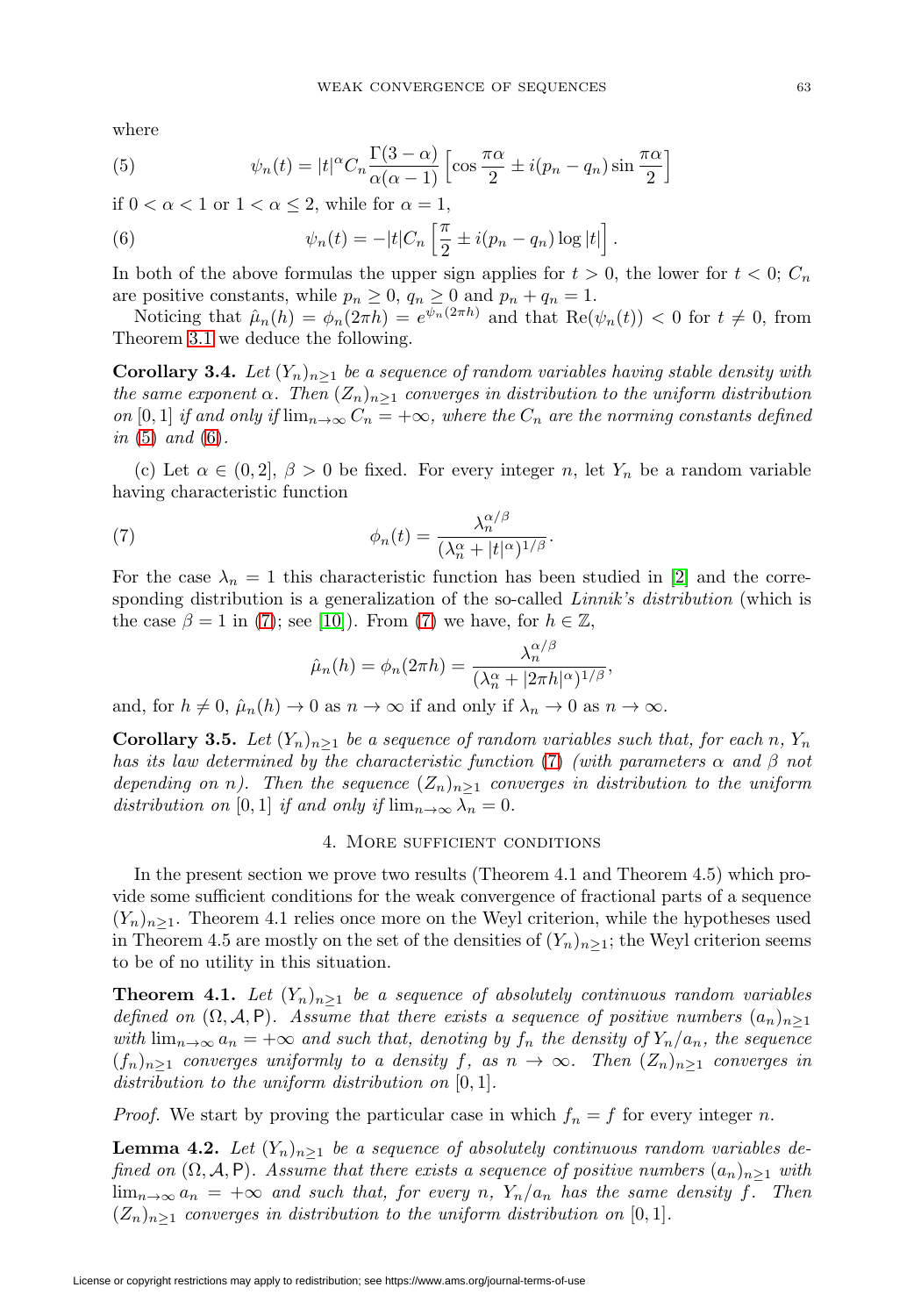*Proof of Lemma 4.2.*  $Y_n$  has the density

(8) 
$$
g_n(x) = \frac{1}{a_n} f\left(\frac{x}{a_n}\right).
$$

For  $h \in \mathbb{Z}$ , the h-th Fourier coefficients of  $g_n$  are given by

$$
\hat{g}_n(h) = \int_{-\infty}^{+\infty} e^{2i\pi hx} g_n(x) dx
$$

$$
= \int_{-\infty}^{+\infty} e^{2i\pi hx} \frac{1}{a_n} f\left(\frac{x}{a_n}\right) dx
$$

$$
= \int_{-\infty}^{+\infty} e^{2i\pi h t a_n} f(t) dt = \phi(2\pi h a_n),
$$

where  $\phi$  denotes the characteristic function of f. Since f is integrable, the Riemann– Lebesgue Theorem (see [\[4,](#page-9-3) Lemma 3, p. 513]) assures that, for  $h \neq 0$ ,

$$
\lim_{n \to \infty} \hat{g}_n(h) = \lim_{t \to \pm \infty} \phi(t) = 0,
$$

and the conclusion follows from the Weyl criterion of Section 2.  $\Box$ 

Now the proof of the general case carries over easily; in fact, denote by  $h_n$  the density of  $Y_n/a_n$ , i.e.,

(9) 
$$
h_n(x) = \frac{1}{a_n} f_n\left(\frac{x}{a_n}\right).
$$

Then, as above,

$$
\hat{h}_n(h) = \int_{-\infty}^{+\infty} e^{2i\pi h t a_n} f_n(t) dt
$$
  

$$
\leq |\hat{g}_n(h)| + \int_{-\infty}^{+\infty} |f_n(t) - f(t)| dt,
$$

and the conclusion follows from Scheffé's Theorem (see  $[2, p. 218]$  $[2, p. 218]$ ) and Lemma 4.2, by means of the Weyl criterion (Theorem 2.1).  $\Box$ 

Remark 4.3. Assume that  $f$  is bounded and put

$$
\Delta_n = \sup_{x \in \mathbb{R}} |f_n(x) - f(x)|.
$$

From the relation

$$
0 \le h_n(x) \le \frac{1}{a_n} \left| f_n\left(\frac{x}{a_n}\right) - f\left(\frac{x}{a_n}\right) \right| + \frac{1}{a_n} f\left(\frac{x}{a_n}\right) \le \frac{\|f\|_{\infty} + \Delta_n}{a_n} \quad \text{for all } x \in \mathbb{R},
$$

it follows that the sequence  $(h_n)_{n\geq 1}$  converges uniformly to 0.

Let  $(Y_n)_{n\geq 1}$  be a sequence of absolutely continuous random variables, such that the corresponding densities  $(h_n)_{n>1}$  converge uniformly to 0. In view of Remark 4.3, some natural questions arise:

(i) Does the sole condition of uniform convergence to 0 of the densities  $(h_n)_{n>1}$  suffice to guarantee that  $(Z_n)_{n>1}$  converges weakly? (Notice that the Weyl criterion is not useful in this case, since a priori on  $\mathbb R$  we have no dominated convergence to 0 for the functions  $x \mapsto e^{2i\pi hx}h_n(x)$ . The answer is negative, as can be expected and as Example 4.4(b) here below shows.

(ii) If  $(Z_n)_{n\geq 1}$  converges weakly, is the limit the uniform distribution on [0, 1] in every case? Once more, the answer is negative, as proved by Example 4.4(a).

(iii) Besides those of Theorem 4.1, are there any other sets of assumptions that, along with the condition of uniform convergence to 0 of the densities  $(h_n)_{n\geq 1}$ , guarantee that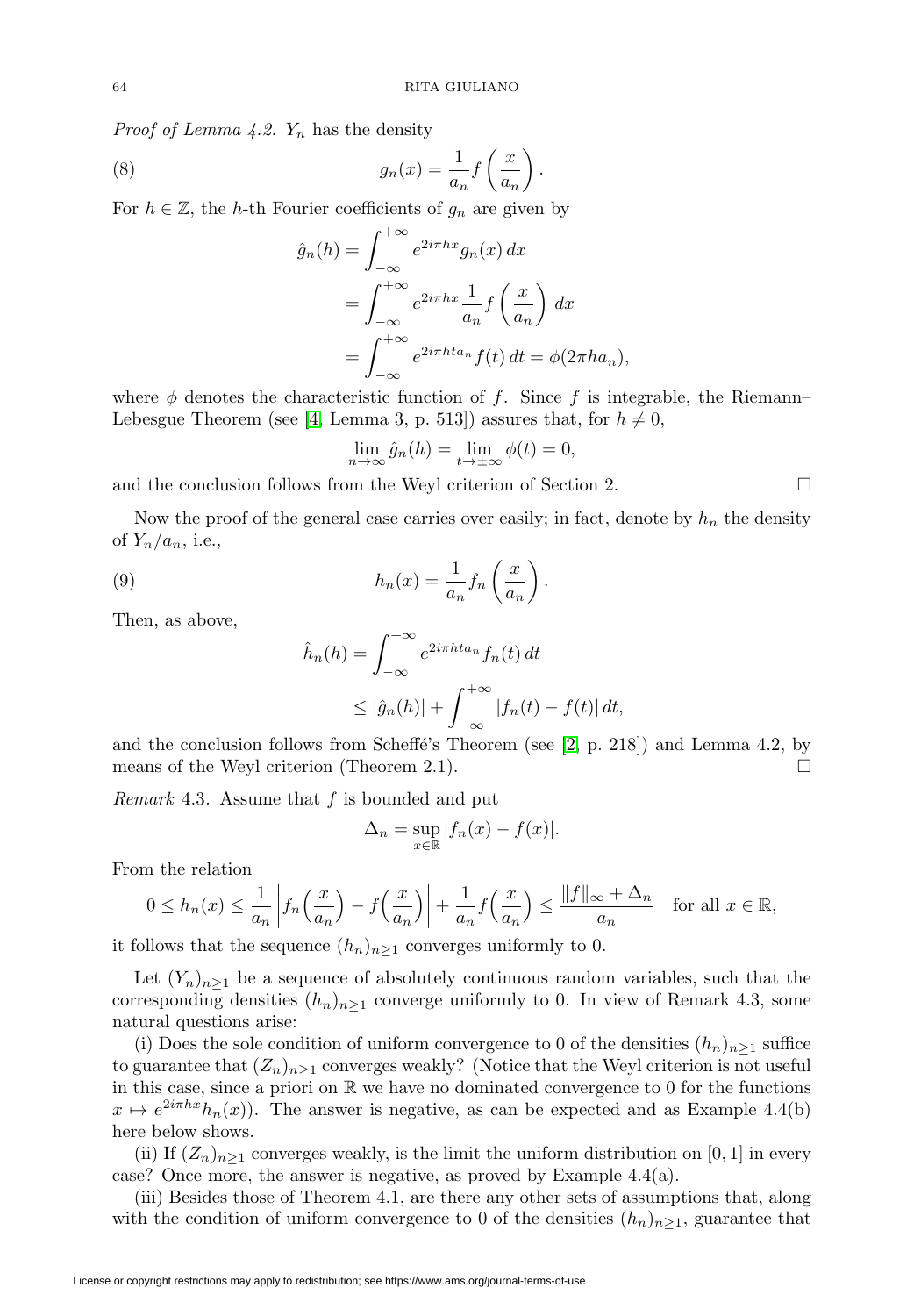$(Z_n)_{n>1}$  converges weakly to the uniform distribution on [0, 1]? We give an answer to this question in Theorem 4.5.

**Example 4.4.** (a) For every integer  $n \geq 1$ , put

$$
g_n(t) = \frac{2}{n} \sum_{k=1}^{2n} \left\{ (t-k) 1_{[k,k+1/2]}(t) - (t-k-1) 1_{(k+1/2,k+1]}(t) \right\}.
$$

It is easy to check that  $g_n$  is a density. Moreover, for  $0 \le x \le \frac{1}{2}$ ,

$$
\sum_{k=-\infty}^{+\infty} \int_{k}^{k+x} g_n(t) dt = \sum_{k=1}^{2n} \int_{k}^{k+x} \frac{2}{n} (t-k) dt = \sum_{k=1}^{2n} \frac{2}{n} \frac{x^2}{2} = 2x^2,
$$

while, for  $\frac{1}{2} \leq x \leq 1$ ,

$$
\sum_{k=-\infty}^{+\infty} \int_{k}^{k+x} g_n(t) dt = \sum_{k=1}^{2n} \left( \int_{k}^{k+1/2} \frac{2}{n} (t-k) dt - \int_{k+1/2}^{k+x} \frac{2}{n} (t-k-1) dt \right)
$$

$$
= \sum_{k=1}^{2n} \frac{2}{n} \left( \frac{1}{4} - \frac{(x-1)^2}{2} \right) = 1 - 2(x-1)^2.
$$

Hence we have obtained the limit distribution function

$$
F(x) = 2x^2
$$
 for  $0 \le x \le \frac{1}{2}$ ,  $F(x) = 1 - 2(x - 1)^2$  for  $\frac{1}{2} \le x \le 1$ .

(b) It is now easy to construct a sequence  $(h_n)_{n>1}$  of densities such that  $(Z_n)_{n>1}$  does not converge. Let  $g_n$  be the density of point (a) and denote by  $f_n$  the Cauchy density with parameter  $n$ , i.e.,

$$
f_n(t) = \frac{n}{\pi(n^2 + t^2)}, \qquad t \in \mathbb{R}.
$$

We know from Theorem 2.1 (or Theorem 4.1) that

$$
\lim_{n \to \infty} \sum_{k=-\infty}^{+\infty} \int_{k}^{k+x} f_n(t) dt = x,
$$

while, from the previous point (a),

$$
\lim_{n \to \infty} \sum_{k=-\infty}^{+\infty} \int_{k}^{k+x} g_n(t) dt = F(x).
$$

Hence we can take

 $h_n(t) = g_n(t)$  for even n,  $f_n(t) = h_n(t)$  for odd n.

Example 4.4 suggests that we may obtain the uniform distribution on  $[0, 1]$  as the weak limit of  $(Z_n)_{n>1}$  if the corresponding densities  $(h_n)_{n>1}$  have some property not too far from unimodality. In fact, we are proving the following result.

**Theorem 4.5.** Let  $(Y_n)_{n>1}$  be a sequence of absolutely continuous random variables defined on  $(\Omega, \mathcal{A}, P)$  such that, for every integer n, Y<sub>n</sub> is absolutely continuous with density  $g_n$ . Assume that  $g_n$  is continuous on its support (supposed to be a bounded or unbounded interval in  $\mathbb{R}$ ) and that, for every integer n, there exists an interval  $[a_n, b_n]$ such that  $g_n$  is increasing on  $(-\infty, a_n]$  and decreasing on  $[b_n, +\infty)$ . Then

$$
\sup_{0 \le x \le 1} |P(Z_n \le z) - x| \le \int_{a_n - 1}^{b_n + 2} g_n(t) dt.
$$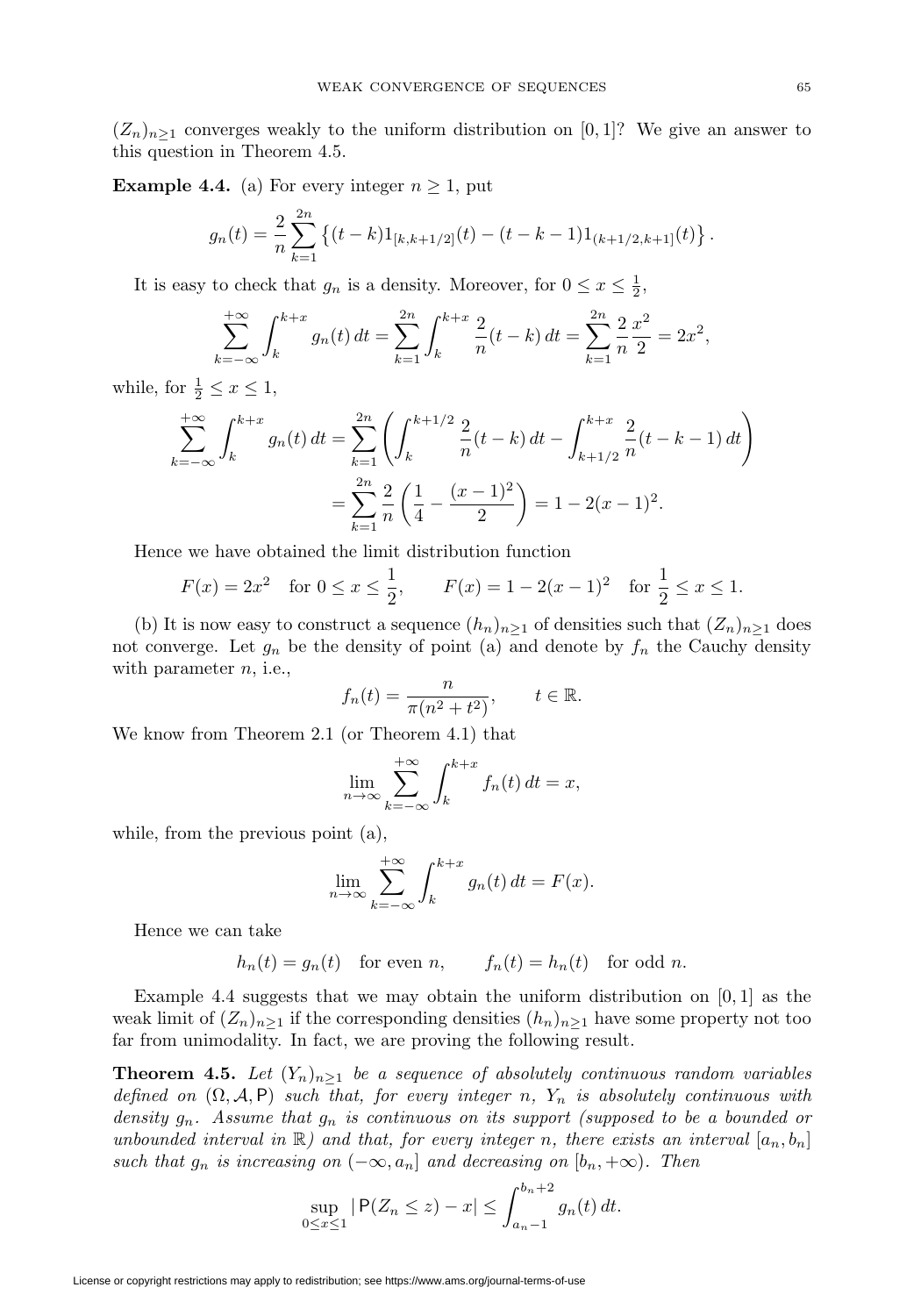If in addition

for each  $n$ ).

<span id="page-7-0"></span>(10) 
$$
\lim_{n \to +\infty} \int_{a_n-1}^{b_n+2} g_n(t) dt = 0,
$$

then the sequence  $(Z_n)_{n\geq 1}$  converges in distribution to the uniform distribution on [0,1].

Remark 4.6. (i) Assumption [\(10\)](#page-7-0) is not valid for the sequence  $(g_n)_{n>1}$  of Example 4.4. (ii) Assumption [\(10\)](#page-7-0) is verified if  $(g_n)_{n>1}$  converges uniformly to 0 as  $n \to \infty$  and  $C = \sup_{n \in \mathbb{N}} (b_n - a_n) < +\infty$  (in particular the second condition is trivial if  $g_n$  is unimodal

Remark 4.7. The idea of using the property of unimodality of the densities is not new. It traces back to Feller (see  $[4]$ , pp. 62–63 (b), Poincaré roulette problem). Also, it has been recently used in [\[6\]](#page-9-6). Our Theorem 4.5 is more general than Theorem 1 of [6] since our bound is in terms of the integral of  $g_n$  (on a suitable interval), so that  $g_n$  need not be unimodal (as assumed in Theorem 1 of [\[6\]](#page-9-6)), or even have a finite number of modes.

*Proof.* With no loss of generality, we may assume that  $a_n$  and  $b_n$  are integers, with  $a_n + 1 \leq b_n$ , for every *n*. We can write

$$
P(Z_n \le x) = \sum_{k=-\infty}^{+\infty} \int_k^{k+x} g_n(t) dt
$$
  
=  $x \left\{ \sum_{k=b_n+1}^{+\infty} g_n(\xi_k) + \sum_{k=-\infty}^{a_n-1} g_n(\xi_k) \right\} + \sum_{k=a_n}^{b_n} \int_k^{k+x} g_n(t) dt$ 

for a suitable sequence of numbers  $(\xi_k)_{k \in \mathbb{Z} \setminus [a_n,b_n]}$ , where, for each integer  $k, \xi_k \in [k, k+x]$ (recall that  $g_n$  is continuous). The function  $g_n$  is decreasing on the half-line  $x \geq b_n$  and increasing on the half-line  $x \le a_n$ . For  $k \ge b_n + 1$  we have  $b_n + 1 \le k \le \xi_k \le k + 1$ ; hence

<span id="page-7-1"></span>(11) 
$$
\sum_{k=b_n+2}^{+\infty} g_n(k) = \sum_{k=b_n+1}^{+\infty} g_n(k+1) \leq \sum_{k=b_n+1}^{+\infty} g_n(\xi_k) \leq \sum_{k=b_n+1}^{+\infty} g_n(k).
$$

On the other hand, for  $k \le a_n - 1$  we have  $k \le \xi_k \le k + x \le k + 1 \le a_n$ , so that

<span id="page-7-2"></span>(12) 
$$
\sum_{k=-\infty}^{a_n-1} g_n(k) \leq \sum_{k=-\infty}^{a_n-1} g_n(\xi_k) \leq \sum_{k=-\infty}^{a_n-1} g_n(k+1) = \sum_{k=-\infty}^{a_n} g_n(k).
$$

It is easy to see that

<span id="page-7-3"></span>(13) 
$$
\sum_{k=b_n+1}^{+\infty} g_n(k) \le \int_{b_n}^{+\infty} g_n(t) dt, \qquad \sum_{k=-\infty}^{a_n} g_n(k) \le \int_{-\infty}^{a_n+1} g_n(t) dt,
$$

<span id="page-7-4"></span>(14) 
$$
\sum_{k=-\infty}^{a_n-1} g_n(k) \ge \int_{-\infty}^{a_n-1} g_n(t) dt, \qquad \sum_{k=b_n+2}^{+\infty} g_n(k) \ge \int_{b_n+2}^{+\infty} g_n(t) dt;
$$

from relations  $(11)$ ,  $(12)$ ,  $(13)$  we obtain

<span id="page-7-5"></span>(15)  

$$
P(Z_n \le x) \le x \left( \int_{-\infty}^{a_n+1} g_n(t) dt + \int_{b_n}^{+\infty} g_n(t) dt \right) + \sum_{k=a_n}^{b_n} \int_{k}^{k+x} g_n(t) dt
$$

$$
= x \left( 1 - \int_{a_n+1}^{b_n} g_n(t) dt \right) + \sum_{k=a_n}^{b_n} \int_{k}^{k+x} g_n(t) dt;
$$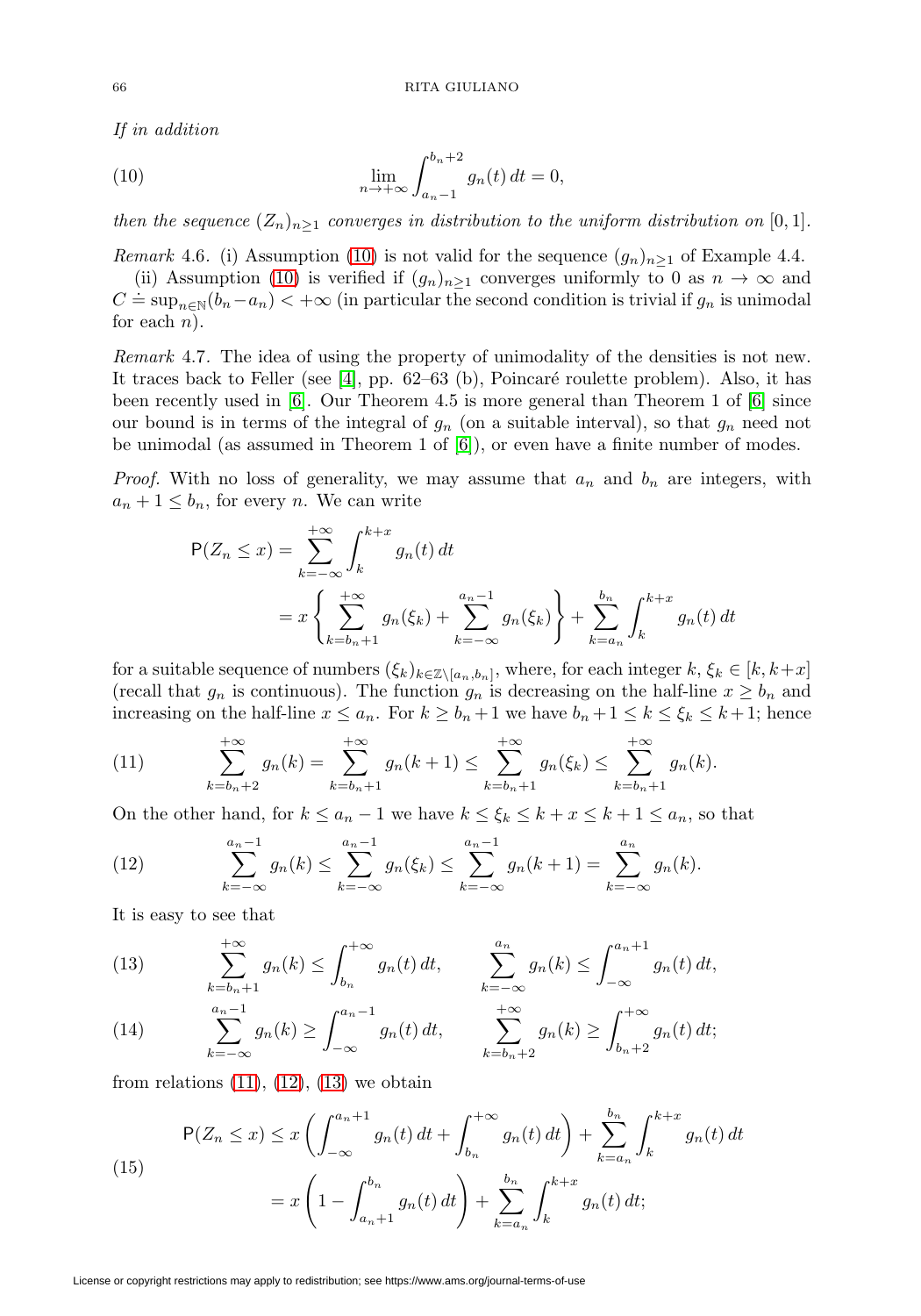from relations  $(11)$ ,  $(12)$ ,  $(14)$  we obtain

<span id="page-8-0"></span>(16)  

$$
P(Z_n \le x) \ge x \left( \int_{-\infty}^{a_n - 1} g_n(t) dt + \int_{b_n + 2}^{+\infty} g_n(t) dt \right) + \sum_{k = a_n}^{b_n} \int_{k}^{k + x} g_n(t) dt
$$

$$
= x \left( 1 - \int_{a_n - 1}^{b_n + 2} g_n(t) dt \right) + \sum_{k = a_n}^{b_n} \int_{k}^{k + x} g_n(t) dt.
$$

Since

$$
0 \le \sum_{k=a_n}^{b_n} \int_k^{k+x} g_n(t) dt \le \int_{a_n}^{b_n+1} g_n(t) dt,
$$

the statement follows from [\(15\)](#page-7-5) and [\(16\)](#page-8-0).  $\Box$ 

### 5. Applications to partial sums and sample maxima

(a) Let  $(X_n)_{n\geq 1}$  be a sequence of i.i.d. random variables, having mean  $\mu = 0$  and belonging to the domain of attraction of a stable distribution F of index  $\alpha$ ,  $1 < \alpha \leq 2$ . This means that there exists a constant  $a > 0$  such that, putting  $Y_n = X_1 + \cdots + X_n$ , the random variables  $(an^r)^{-1}Y_n$  converge in distribution to F, where  $r = \alpha^{-1}$ . Assume that the law of  $X_1$  has a characteristic function  $\phi$  such that  $|\phi|^m$  is integrable for some integer m. From Theorem 2 of [\[8,](#page-9-7) p. 227] we know that  $(an<sup>r</sup>)<sup>-1</sup>Y<sub>n</sub>$  has a density  $f<sub>n</sub>$  and that the sequence  $(f_n)_{n\geq 1}$  converges uniformly to the density f of F. Hence

**Corollary 5.1.** Let  $(X_n)_{n>1}$  be a sequence of centered random variables, belonging to the domain of attraction of a stable law with index  $\alpha \in (1,2]$  and such that the law of  $X_1$  has a characteristic function  $\phi$  such that  $|\phi|^m$  is integrable for some integer m. Put  $Y_n = X_1 + \cdots + X_n$ . Then  $(Z_n)_{n>1}$  converges weakly to the uniform distribution on  $[0, 1]$ .

Remark 5.2. In the recent paper [\[10\]](#page-9-0) it has been proved that, provided some further assumptions hold, the densities  $(f_n)$  of  $(an<sup>r</sup>)<sup>-1</sup>Y<sub>n</sub>$  converge uniformly to the density f of F even for  $\alpha \in (0,1]$ . Hence our corollary is in force also in these cases.

Remark 5.3. In the paper [\[11,](#page-9-8) p. 10] the authors remark that their proof of the Central Limit Theorem modulo 1 doesn't require the finiteness of the variance of  $X_1$ . In the light of our application to distributions belonging to the domain of attraction of a stable law, this is quite clear: apart from the case  $\alpha = 2$  (i.e., the case of the Central Limit Theorem), such distributions don't have finite variance (see the lemma in [\[4,](#page-9-3) p. 578]).

(b) Let  $(X_n)_{n>1}$  be a sequence of centered random variables, with finite variances. Again let  $Y_n = X_1 + \cdots + X_n$ . It may happen that, though no assumption of independence for the basic sequence  $(X_n)_{n>1}$  is made, nevertheless one can show, under some suitable assumptions, that there exists a sequence  $(a_n)$  with  $\lim_{n\to\infty} a_n = +\infty$ , such that the random variable  $Y_n/a_n$  has a density  $f_n$  which converges uniformly to the Gaussian  $\mathcal{N}(0,1)$  density

$$
\eta(x) = \frac{1}{\sqrt{2\pi}} e^{-x^2/2}
$$

(see for instance the paper [\[13\]](#page-10-0)). Thus we have the following result.

**Corollary 5.4.** Let  $(X_n)_{n\geq 1}$  be a sequence of random variables, centered and with finite variances. Assume that there exists a sequence  $(a_n)$  with  $\lim_{n\to\infty} a_n = +\infty$ , such that the random variable  $Y_n/a_n$  has a density  $f_n$  which converges uniformly to the Gaussian  $\mathcal{N}(0,1)$  density. Then  $(Z_n)_{n>1}$  converges weakly to the uniform distribution on [0,1].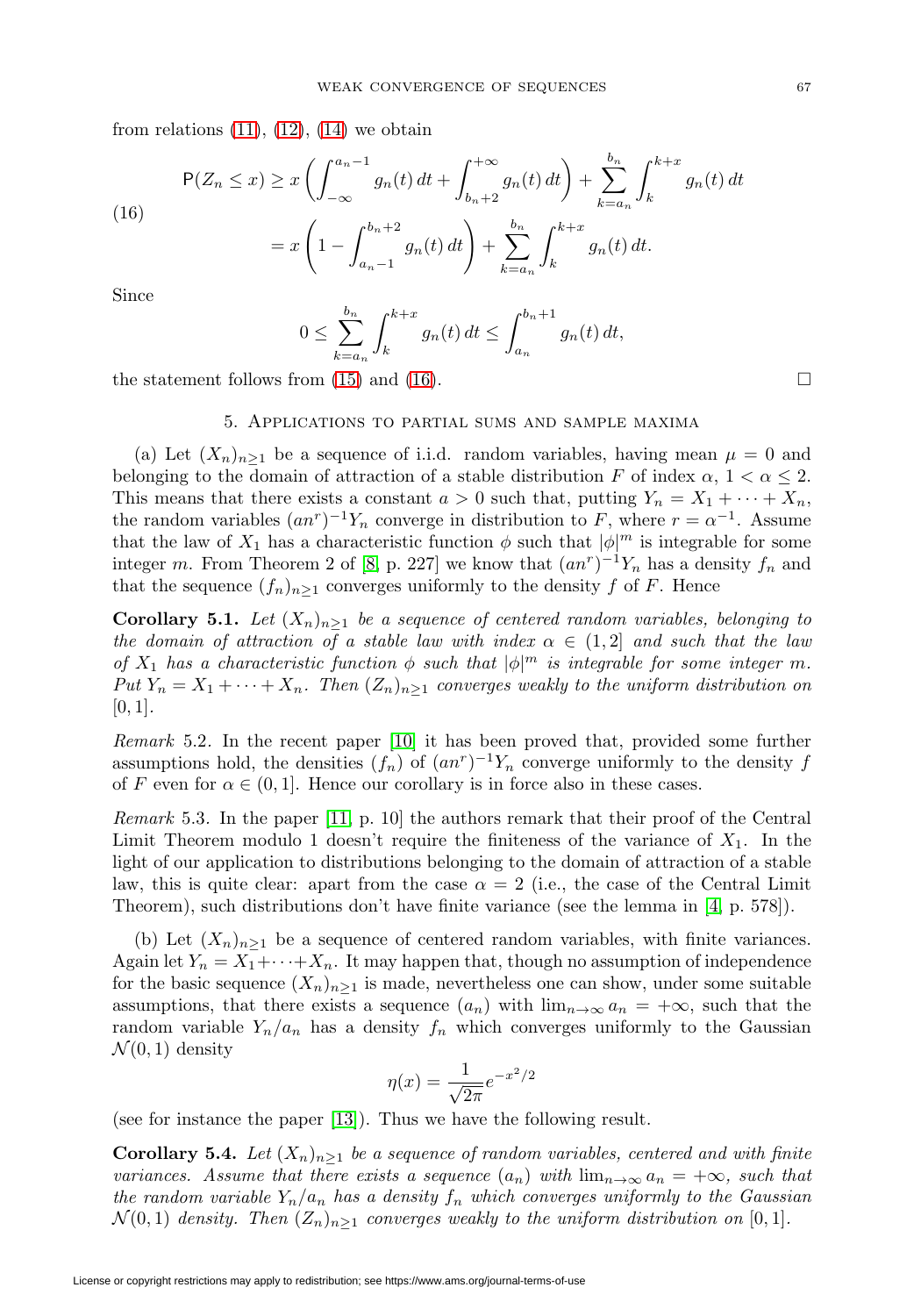(c) Let  $(X_n)_{n\geq 1}$  be a sequence of i.i.d. random variables, with common distribution F. Put  $Y_n = \max(X_1, \ldots, X_n)$ . If, for some choice of  $a_n$  and  $b_n$ , we have

$$
\lim_{n \to \infty} \mathsf{P}\left(a_n^{-1}Y_n + b_n \le x\right) = G(x) \quad \text{for all } x \in \mathbb{R},
$$

then F is said to be in the max domain of attraction of G. It is a classical fact (see [\[6\]](#page-9-6)) that, if this is the case, G must be one of the following three extreme value types:

$$
\phi_{\alpha}(x) = \exp(-x^{-\alpha}), \qquad x \ge 0, \ \alpha > 0,
$$
  

$$
\Psi_{\alpha}(x) = \exp(-(-x)^{\alpha}), \qquad x \le 0, \ \alpha > 0,
$$
  

$$
\Lambda(x) = \exp(-e^{-x}), \qquad x \in \mathbb{R}.
$$

In [\[5\]](#page-9-9) the following result is proved (Theorem 2, (a); see also [\[12\]](#page-9-4), Lemma 1, from which we take the present formulation):

<span id="page-9-10"></span>**Theorem 5.5.** Suppose F is absolutely continuous with bounded density f, which is assumed to be positive for all sufficiently large x. Let  $f_n$  denote the density of  $Y_n/a_n$ , where  $a_n$  is defined by  $n^{-1} = -\log F(a_n)$ . If for some  $\alpha > 0$ ,

$$
\lim_{x \to +\infty} \frac{x f(x)}{1 - F(x)} = \alpha,
$$

then as  $n \to \infty$ ,  $f_n(x) \to \phi'_\alpha(x)$  uniformly in x.

It is not difficult to verify that  $\lim_{n\to\infty} a_n = +\infty$ . Thus we have

**Corollary 5.6.** Under the hypotheses of the above Theorem [5.5](#page-9-10), the sequence  $(Z_n)_{n>1}$ converges in distribution to the uniform distribution on [0, 1].

#### **BIBLIOGRAPHY**

- <span id="page-9-5"></span><span id="page-9-1"></span>1. P. Billingsley, Convergence of Probability Measures, Wiley, 1968. M[R0233396 \(38:1718\)](http://www.ams.org/mathscinet-getitem?mr=0233396)
- 2. P. Billingsley, Probability and Measure, Wiley, 1986. M[R830424 \(87f:60001\)](http://www.ams.org/mathscinet-getitem?mr=830424)
- 3. L. Devroye, A note on Linnik's distribution, Stat. Probab. Lett. **9** (1990), 305–306. M[R1047827](http://www.ams.org/mathscinet-getitem?mr=1047827) [\(91b:60017\)](http://www.ams.org/mathscinet-getitem?mr=1047827)
- <span id="page-9-3"></span>4. W. Feller, An Introduction to Probability Theory and its Applications, vol. II, Wiley, 1971. M[R0270403 \(42:5292\)](http://www.ams.org/mathscinet-getitem?mr=0270403)
- <span id="page-9-9"></span>5. L. de Haan and S. I. Resnick, Local limit theorems for sample extremes, Ann. Probab. **2** (1982), 396–413. M[R647512 \(83f:60042\)](http://www.ams.org/mathscinet-getitem?mr=647512)
- <span id="page-9-6"></span>6. N. Gauvrit and J.-P. Delaye, Pourquoi la loi de Benford n'est pas mystérieuse, Math. & Sci. Hum. **182** (2008), 7–15.
- 7. B. V. Gnedenko, Sur la distribution limite du terme maximum d'une série aléatoire, Ann. Math. **44** (1943), 423–453. M[R0008655 \(5:41b\)](http://www.ams.org/mathscinet-getitem?mr=0008655)
- <span id="page-9-7"></span>8. B. V. Gnedenko and A. N. Kolmogorov, Limit Distributions for Sums of Independent Random Variables, Revised ed., Addison–Wesley, Reading, Mass., 1968. M[R0233400 \(38:1722\)](http://www.ams.org/mathscinet-getitem?mr=0233400)
- <span id="page-9-2"></span>9. L. Kuipers and H. Niederreiter, Uniform Distribution of Sequences, Wiley, 1974. M[R0419394](http://www.ams.org/mathscinet-getitem?mr=0419394) [\(54:7415\)](http://www.ams.org/mathscinet-getitem?mr=0419394)
- <span id="page-9-0"></span>10. R. Kuske and J. B. Keller, Rate of convergence to a stable law, SIAM J. Appl. Math. **61** (2000), no. 4, 1308–1323. M[R1813681 \(2001m:60027\)](http://www.ams.org/mathscinet-getitem?mr=1813681)
- <span id="page-9-8"></span>11. Yu. V. Linnik, Linear forms and statistical criteria, II, Ukr. Mat. Zh. **5** (1953), 247–290; English transl. in Select. Transl. Math. Stat. Probab. **3** (1963), 41–90. M[R0154361 \(27:4310\)](http://www.ams.org/mathscinet-getitem?mr=0154361)
- <span id="page-9-4"></span>12. S. J. Miller and M. J. Nigrini, The modulo 1 central limit theorem and Benford's law for products, Intern. J. of Alg. **2** (2008) no. 3, 119–130; arXiv:math/0607686v2 [math.PR] 20 Nov 2007. M[R2417189 \(2009e:60053\)](http://www.ams.org/mathscinet-getitem?mr=2417189)